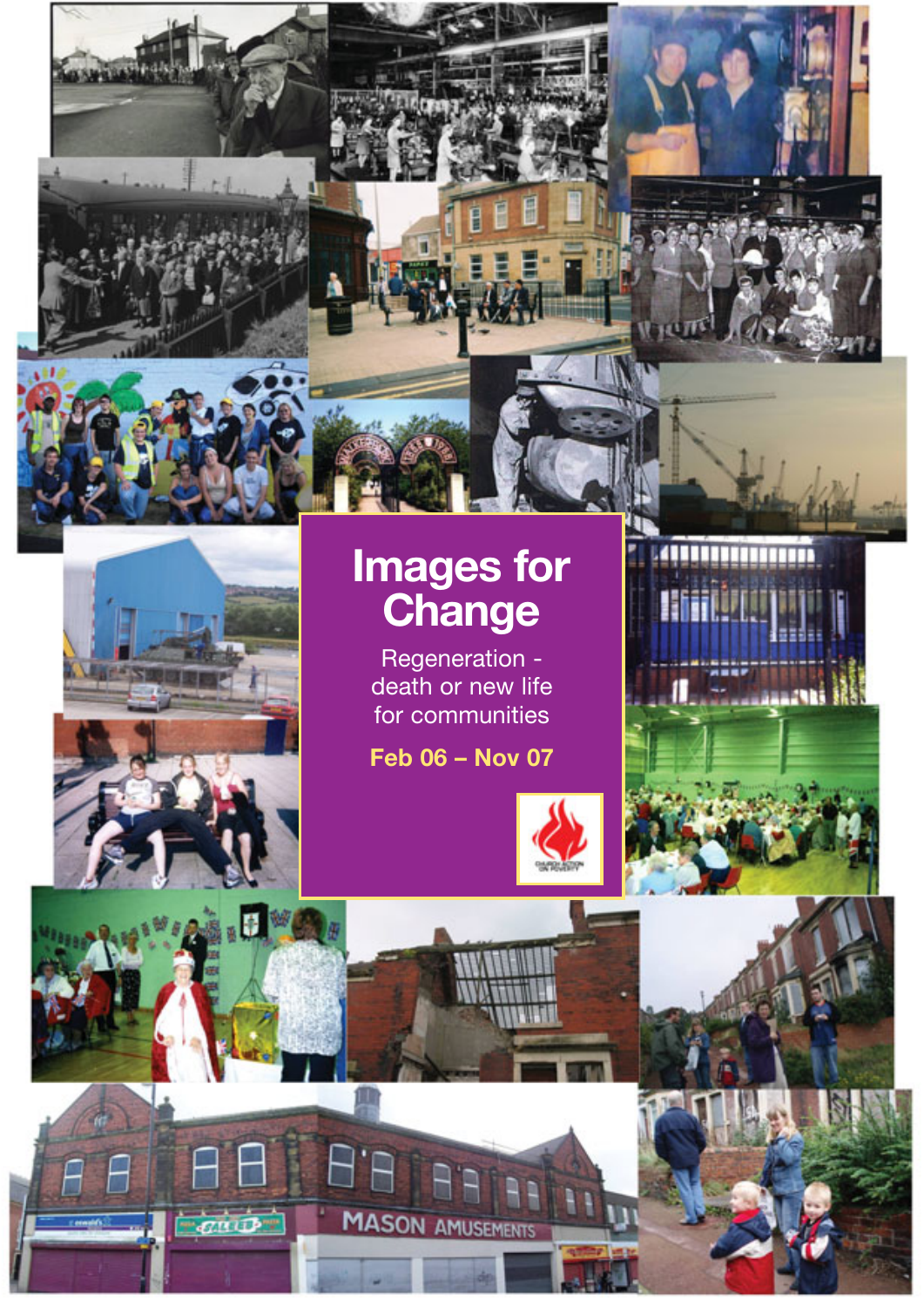# **Introduction**

The *Images for Change* project was initiated by Church Action on Poverty North East at the beginning of 2006 in the context of their 10-year commitment to Church Action on Poverty's *Local People - National Voice* programme.

However, *Images for Change* broke new ground in two ways. Firstly, its aim was to give a stronger voice to disadvantaged communities rather than to disadvantaged individuals. Secondly, it used photography to tell the story of five communities along the River Tyne, recognising that images can speak more powerfully than words.

Five communities along the River Tyne: Benwell & Scotswood, Teams, Walker,Rekendyke and the Meadow Well captured their own powerful images to tell of their experience of regeneration and its effect on their families' lives over the years. They also speak clearly of hopes for the future.

Local events were held in each community at the end of 2006, involving about 500 people, including local politicians, regeneration officers and academics. But, above all, the events were a celebration of the life of the communities

Cross-community visits to areas with similar histories in Manchester and Glasgow, and two Tyneside workshops, have enabled the communities to identify key issues and aspirations which they first presented to Church Action on Poverty's National Conference, held at Gateshead's Civic Centre in November '07.

The overarching concern was that each successive wave of redevelopment or regeneration had been focussed on their areas, rather than on their communities, and had characteristically been carried out at the expense of their communities. Yet, there is still a sizeable core of families from the

original communities living in each area, who have survived against all odds and who have a huge investment in their area. The call to recognise and build on the strength of these core communities is very timely, when, on the one hand, central government is insisting on community engagement and social inclusion, while on the other hand, planners and developers focus on notional, more affluent communities, which they hope to attract into these areas in the future. Our message to them is: *Don't ignore the riches under your feet!*

#### *"These core communities are gold dust, not coal dust"*

Initial responses were made by a panel representing national and local politicians, Government Office North East and church leaders.

We now present in this report the:

- $\blacksquare$  Key issues urgently waiting to be addressed
- An account of the origins of the project
- $\blacksquare$  The work and stories of each community
- $\blacksquare$  The cross community workshops
- $\blacksquare$  The community visits on Tyneside and to Manchester and Glasgow
- **The National Conference with** Initial Responses
- $\blacksquare$  The next steps a conclusion in the making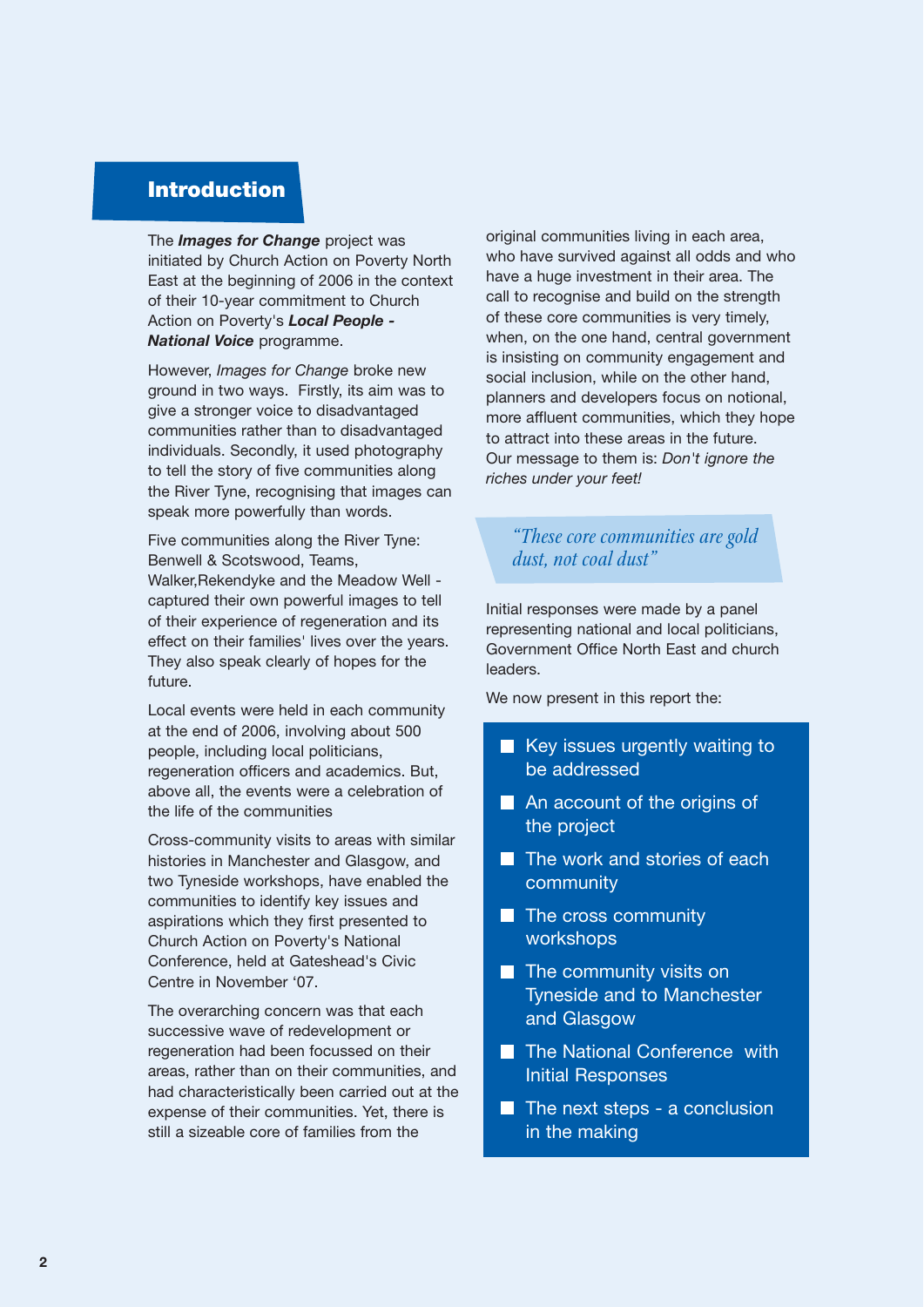# **Key issues**

The following five key areas of concern were identified across the communities:

## **Community Spirit ■ Housing ■ Jobs & Training Young People People Power**

There follows a presentation of the primary concerns shared by the communities within each key theme.

## **Community Spirit**



#### *Vickers employed 20,000 then now it's only a few hundred*

• Our communities have resilience borne out of hardship: hard work in heavy industries, making ends meet on low incomes, struggling with ill health, going through the pain of losing our homes to demolition and redevelopment sometimes more than once.

Supporting each other comes naturally - we understand what other people are going through because we have been through it ourselves. We want you to recognise what has sustained our communities all these years as well as imagining what might make some future community sustainable.

• Some of our families have lived in our communities for generations. Some of us have chosen to return to our communities. We have the history of our communities which gives us authority. So, don't push us aside for a community with more money and people who will only sleep here and live their lives somewhere else.



*"The Yemeni Community have lived in our area for over a hundred years"*

• Many of us put in more hours doing voluntary work in our communities than any paid worker and we have stayed the course, while paid workers have come and gone. Value our voluntary work by giving it the resources it needs. We have a huge investment in our community - so take us seriously.



#### **Housing**

• In the '60s and '70s a lot of poor quality private rented housing was demolished. Communities were broken up and new roads divided some of our communities in two.



But a lot of new council housing was built at that time.

Now a lot of council housing is being demolished, communities are being broken up - private developers are building new houses for sale, many of which are being bought by private landlords for rent.



At the same time we are losing our services: shops, banks, schools, buses, churches etc.

We need responsible social landlords and good community facilities to maintain the long-term stable communities we have known in the past.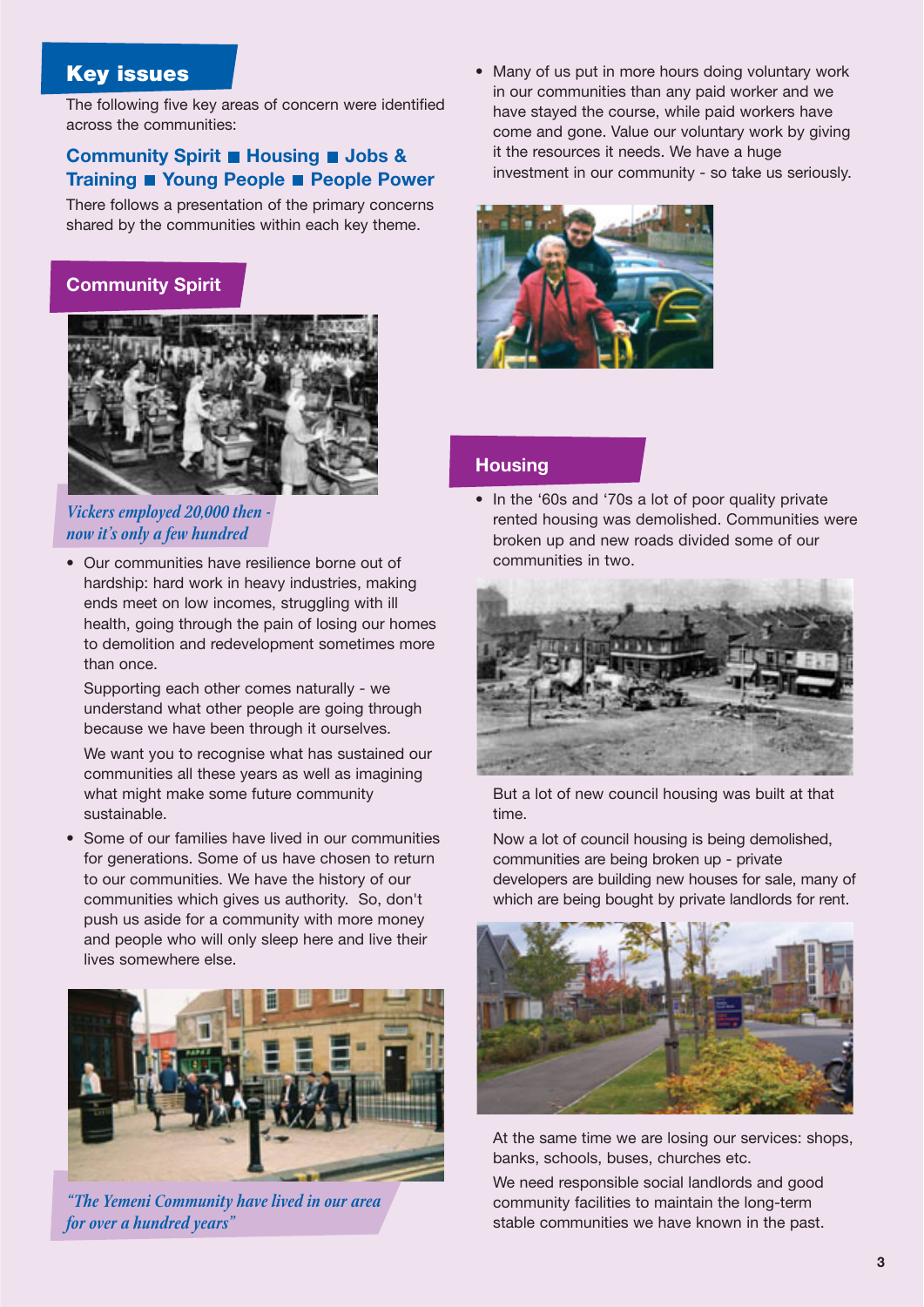• In our communities, very few people can afford to buy houses and definitely can't afford to pay more than £100,000. We need council and housing association houses with affordable rents £50-£70. We hope our region will lead the way in taking the opportunities being proposed by Gordon Brown and his government to provide this



*"We worry about where our grand children will live"*

• We want mixed communities: young and old, married and single, families of all shapes and sizes and backgrounds and suitable housing for the wide range of people that make up our communities eg: bungalows for the growing number of older and disabled people.



*"If we had bungalows like this on our estate, pensioners would happily move, leaving houses for families"*

Supported housing for young people as a stepping stone to independent living.

## **Jobs & Training**

• All our communities grew up around large heavy industries along the Tyne shipyards, fishing, armaments and the pits. Generations of our families worked for them. These key employers like Swans & Vickers have been in decline, in some cases since the '50s and have now almost disappeared.



*"Since the shipyard closed my dad has nowhere to work"*

• We still need employers of manual workers based in our areas - even if they are smaller employers than in the past, like those based in Whitehouse Enterprise Centre in Benwell (you can't afford to travel on low wages).



*"The man who owns this business lives in our street but, this local enterprise centre is for demolition"*

We need secure jobs with decent wages and working condition.

• The bridge between benefit and work still isn't working.

People in training should be financially better off than those simply signing on.

- We need more training for all ages, especially in manual trades like Building Futures East in Walker.
- Apprenticeships are few and far between and you need academic qualifications (GCSEs) to get on to them.

Young people need personal support to get through training.

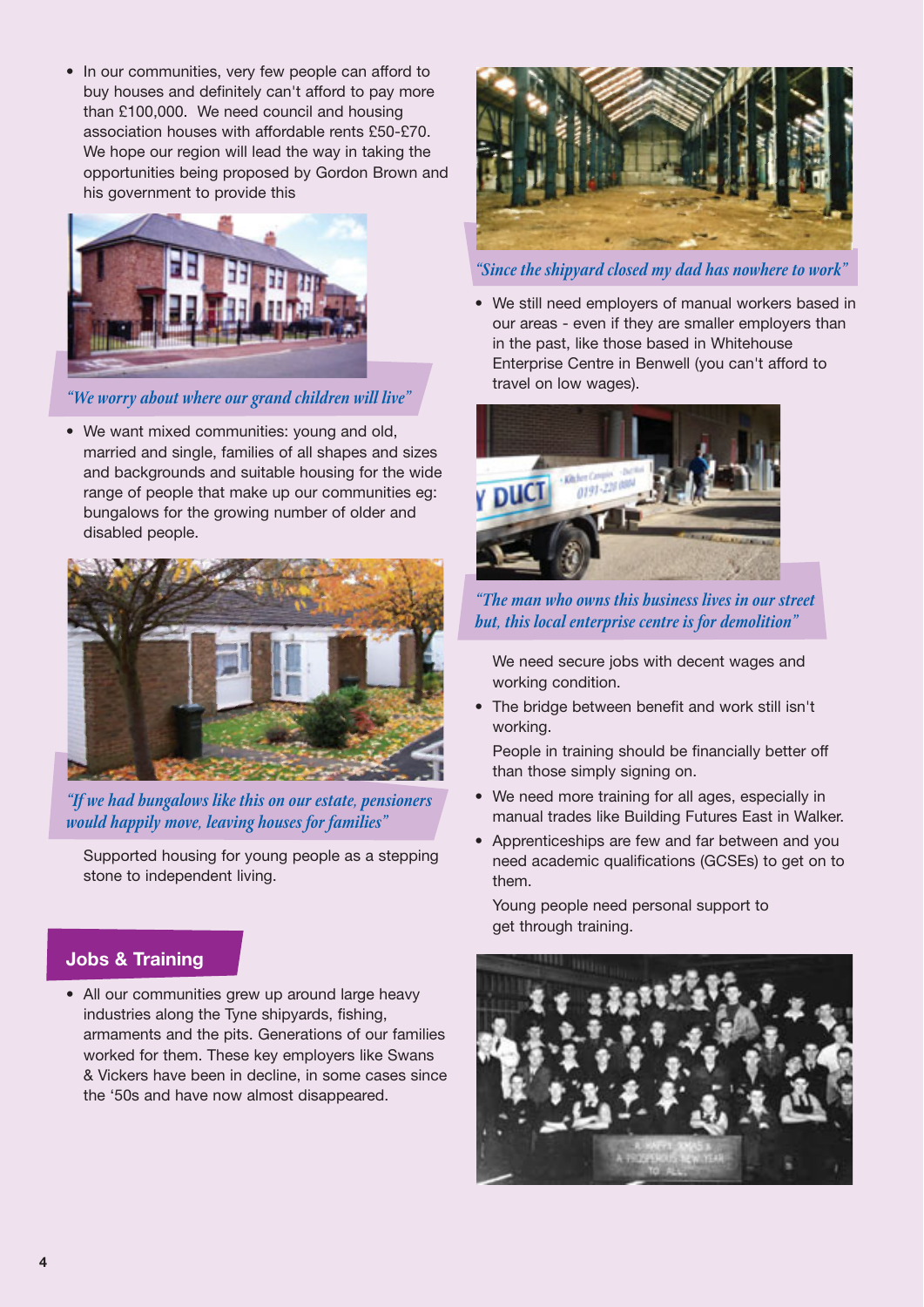## **Young People**

• Children and young people have no voice and the media stories about them are mostly negative. Children and young people have been involved in Images for Change and next year they will be the main focus. We need support to make their hopes happen. They are the future of our communities.



• Vandalism, violence, drugs and alcohol threaten children and young people.

Young people threaten adults when they engage in vandalism, violence, drugs and alcohol.

Together we can break the cycle.



- Young people need access to: Decent housing with affordable rents and personal support.
	- Decent jobs with fair wages.

Better leisure facilities with low cost access.

It is mostly voluntary organisations running on a shoestring who deliver what is needed at community level. Give us the resources we need for our young people and we will give you more than value for money.



#### **People Power**

• We have been through a lot of consultation and know that most of it is just talk.

#### *"Let's have less patter and more substance"*

- Take the time to explain how all your departments work and fit together or sometimes don't work and fit together and we'll explain what does and doesn't work in our community. Arrange meetings that respect our needs and commitments as well as your own and give us the chance to play an equal part.
- Neighbourhood Action Plans should be developed with the community (this is more than consultation) and Neighbourhood Management should be accountable to the community to make sure our neighbourhoods are cared for and kept clean and safe for all our families – young and old.

#### *"Don't promise us the earth and give us a plant pot"*





- Small improvements can take a very long time, while all the emphasis is on uncertain plans which will take 15+ years to deliver. Let's build on the present and take steady steps together towards regeneration - for surer, sustainable growth.
- Give value to our evidence and experience, equal to that of other experts, and together we will develop plans that really will bring new life to our communities.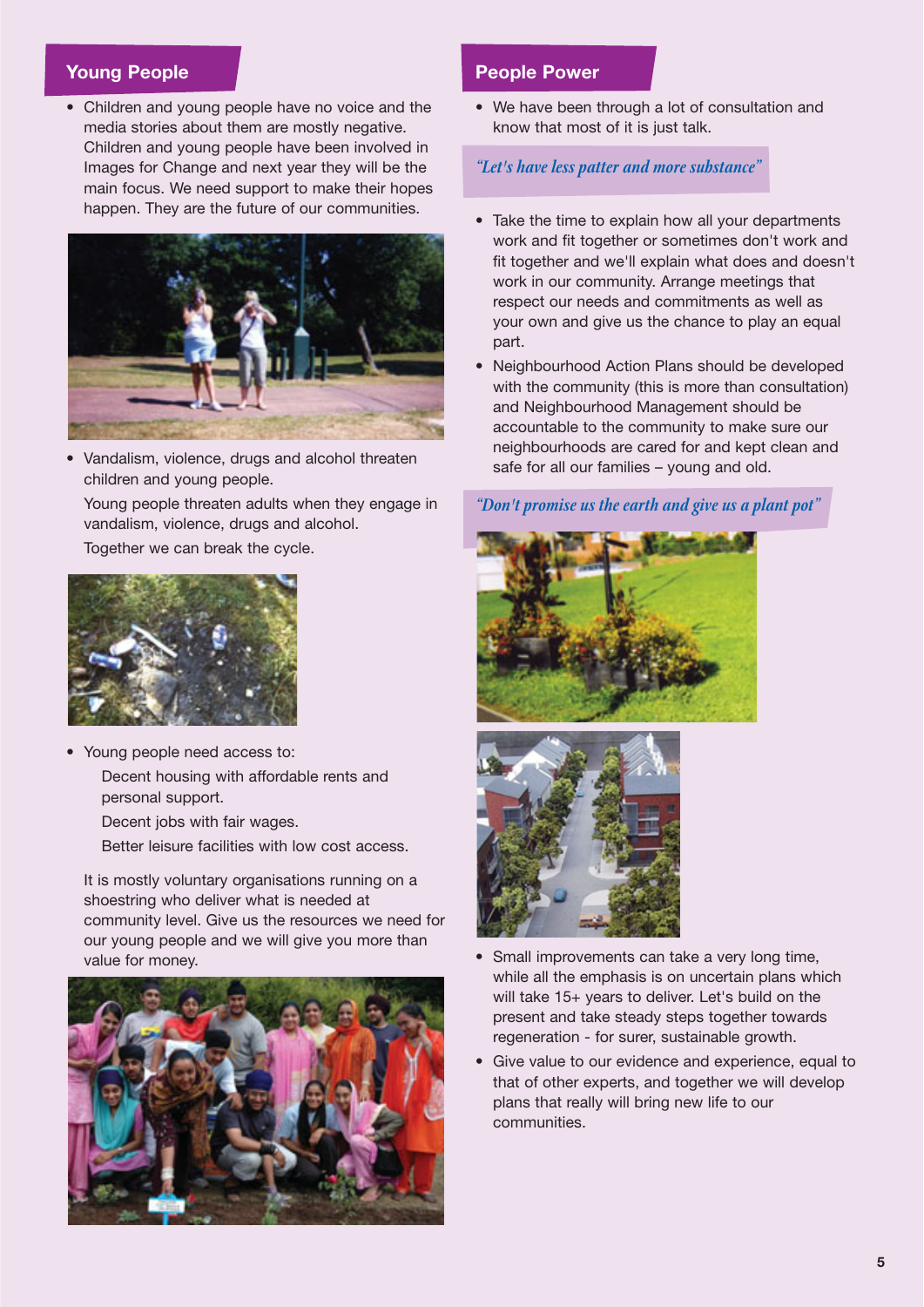# **Origins of the Images for Change Project**

Members of the CAPNE group from the East End of Newcastle asked to host the Poverty Action Sunday 05 event in Walker because they felt their community was at a 'kairos' moment in the regeneration process. Initially, the idea was to invite members of the Walker community to tell their story, using the image of peeling back the layers of an onion to reveal the heart of the community, which was pictured being held up in a boat by a strong woman. However, as we struggled to find enough willing speakers from Walker, we turned to our contacts in other riverside communities (Meadow Well, Benwell & Teams). Even CAPNE core members were astounded at the result.



#### **As each speaker told their personal story, a common cyclical pattern emerged of:**

- post-war decline of the heavy industries that lined the Tyne
- the first wave of crude demolition of the old terraces and dispersal of communities
- followed by deepening unemployment in the '80s
- further selective demolition, leaving artificially divided and struggling communities depleted of community facilities and resources to face
- a more 'radical' approach, in the case of Newcastle, called 'Going for Growth' and the political fall out that followed the controversial proposals



• an almost biblical remnant left grappling with yet further proposals for redevelopment (in one case, an academy imposed; in another, a school and church closed).

#### **In all this the unanswered questions 'For whose benefit? In whose interests?'**

While the community speakers recognised where significant improvements in quality of life had been achieved, they felt it was often at the expense of their greatest strength - their community. It became apparent that there was a voice here, that had not been able to influence the course of redevelopment/regeneration in these areas, in a sustained and effective way.

Moreover it became very clear that at the heart of these communities there were values that could help the whole region to develop in a more sustainable and human way (ref. Prof. Fred Robinson's reflection 'GNP is a flawed measure….. etc. in Millfield House Foundations report).

On reflection it seemed that CAPNE might have a role to play in enabling that community voice to be heard more effectively. We did not want to reinvent the wheel of Poverty Hearings and conscious of the role that photography has already played; telling the story of these communities and giving them a higher profile eg:

Byker Photography project

Amber's work in North Tyneside

Daisy Hill Exhibition, then on show at the Discovery Museum

Jimmy Forsyth's work and the photographic collection of the West End Local Studies group.

We decided to explore with representatives of the communities, the idea of using photography to enable a wider cross-section of people from the riverside communities to engage in telling their stories. This would be first step in finding a stronger voice in relation to present and future developments in their areas.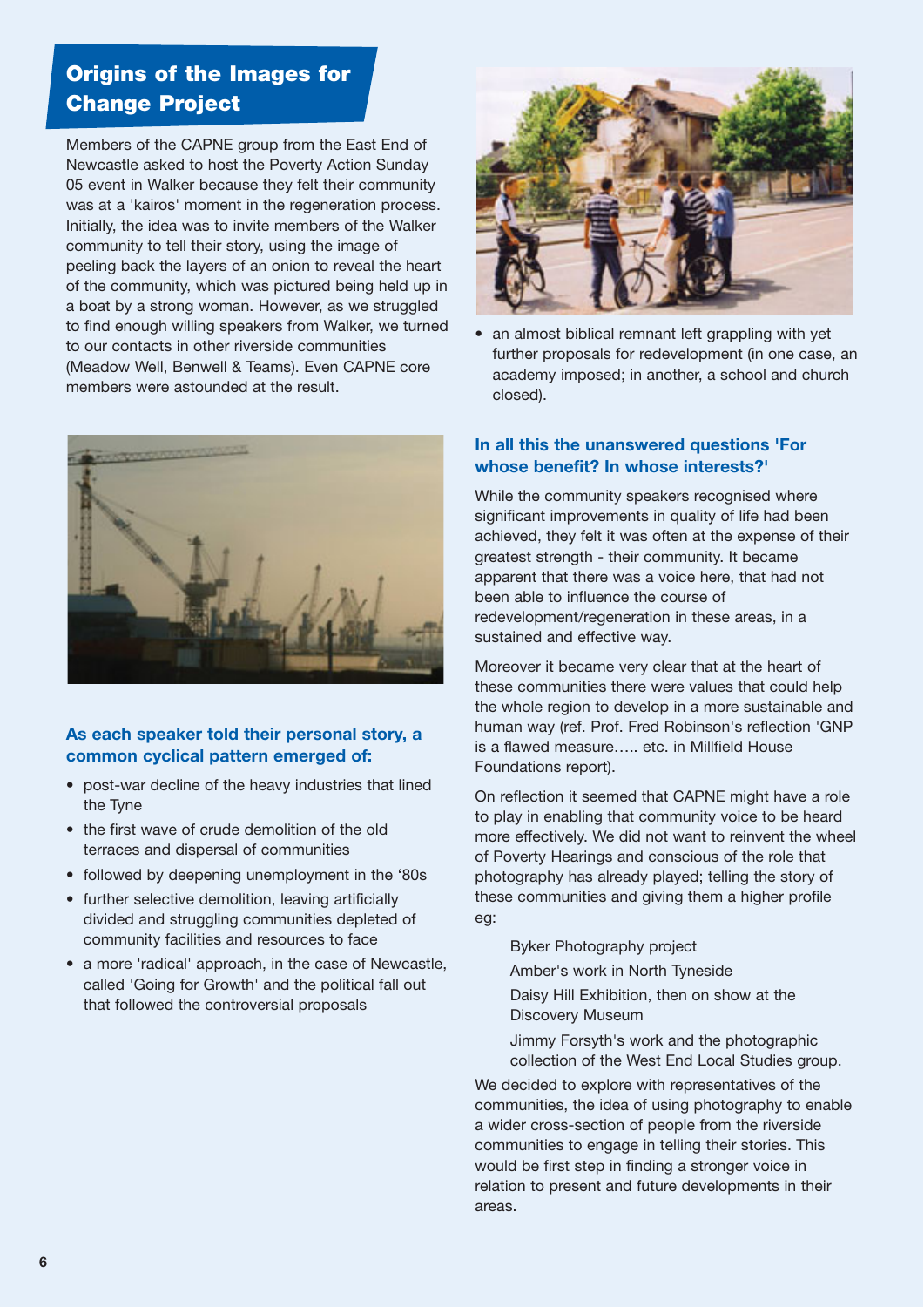# **Stage I**



#### **The Work in the Communities**

We decided to launch this initiative on Poverty Action Sunday '06 at St Mary's R.C. Cathedral in Newcastle. Over 150 people, many from the communities, witnessed the Bishop distribute cameras to community representatives, who were commissioned to go back to their communities to encourage people to take photographs in

response to the following questions:

- What makes you/your family special?
- What makes your community the community it is?
- What struggles have people been through and do you face today?
- What do you want to build on for the future?
- What do you want to get rid of?
- What is your hope for your community – your Dream?

The task began of taking and collecting photographs to tell the story of the communities.

Each community approached the task in its own distinctive way and worked towards holding its own local Images for Change event by the end of the year. Each community tells its own story as follows:





The work in Rekendyke found a focus in the new community house, home of the community development wing of the Rekendyke Partnership, which includes representatives from St Jude's and St Bede's Churches, the Mosque, and Gudwara, as well as voluntary groups like Blissability and the Children's Society.

The process started at a café-style evening at St Jude's church, when 35 residents recorded their views on the above questions on paper cloths as they moved from table to table. Activists from the community house then took an Images for Change roadshow around various locations in the area.



Then a photography competition was launched. Nine local people took photographs which highlighted some of the changes which had taken place in the area and shared stories of their families as they lived through those changes.



#### *"Frederick Street has lost its character and its shops"*

This work inspired the idea of making a DVD which would bring the stories and the images together. The DVD was previewed at a regeneration event about the riverside development at the Customs House and was formally launched at our Images event 'Past Present and Future of Rekendyke'.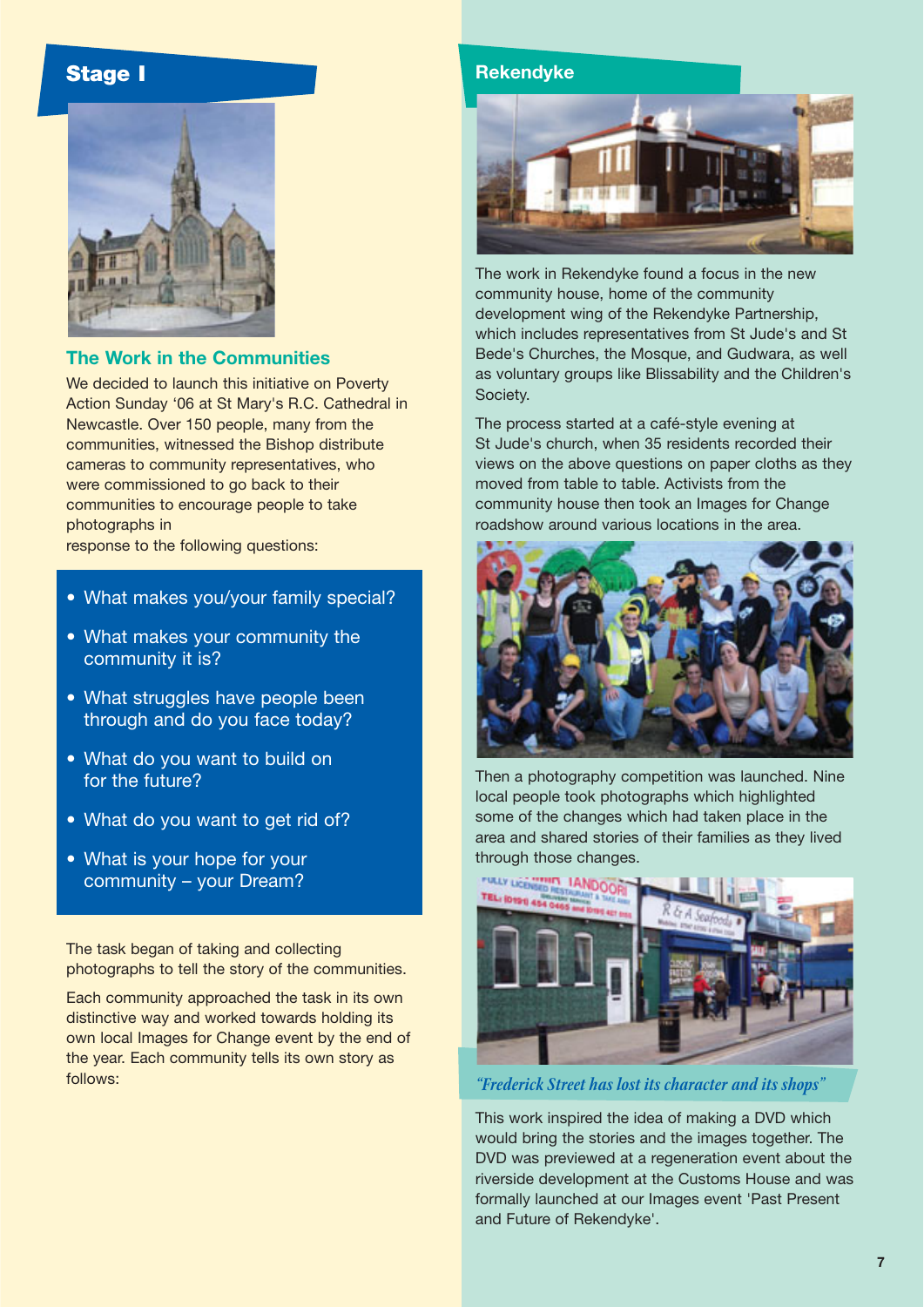### **Meadow Well**

The work in Meadow Well has been focussed in the Drop In at the Cedarwood Centre, with people being encouraged to bring in old photos as well as take new photographs. The half term week in October 06 was dedicated to the Images for Change work. Over 90 residents contributed as well as local workers from North Shields PETE group, North Tyneside Community network and a local councillor. Each day a discussion of life on Meadow Well took place. Contributors included:



- a former skipper of a fishing boat who brought photos and talked about his life at sea and of how the once thriving North Shields Fish Quay is only a shadow of how things were
- a woman who had worked in a local '70s trading estate built to replace the traditional industries, which led to compiling a list of past and present employers in the area
- a veteran community campaigner shared her experiences which helped people to reflect on how much the changes which had taken place were for the better and how much was just for appearances (cosmetic).



#### **Walker**

A core group set the ball rolling in Walker and over 30 community groups became involved taking over 900 photographs between them. Sr Josepha, head of St Vincent's school and Phil Kitchen, veteran community education worker, were key animators with support from local authority officers.



*"Community spirit is alive and well – Walker people are the salt of the earth"*

Images and stories flooded in: men in Walker, kids, families spanning four generations and community celebrations which are Walker's forte - then the negative side: prison like fences and railings, old drug dens, alcohol shops, graffiti, holes in the road and empty shipyards.



*"Don't fence me in"*

After much discussion, the main exhibition emerged following themes of the original questions (see above). But, each group also had their own space, so every photo was displayed in hard copy as well as being projected onto a screen at the

great community celebration at the Lightfoot Centre in November '06, which was opened by the Lord Mayor and Queen Vi of Walker.

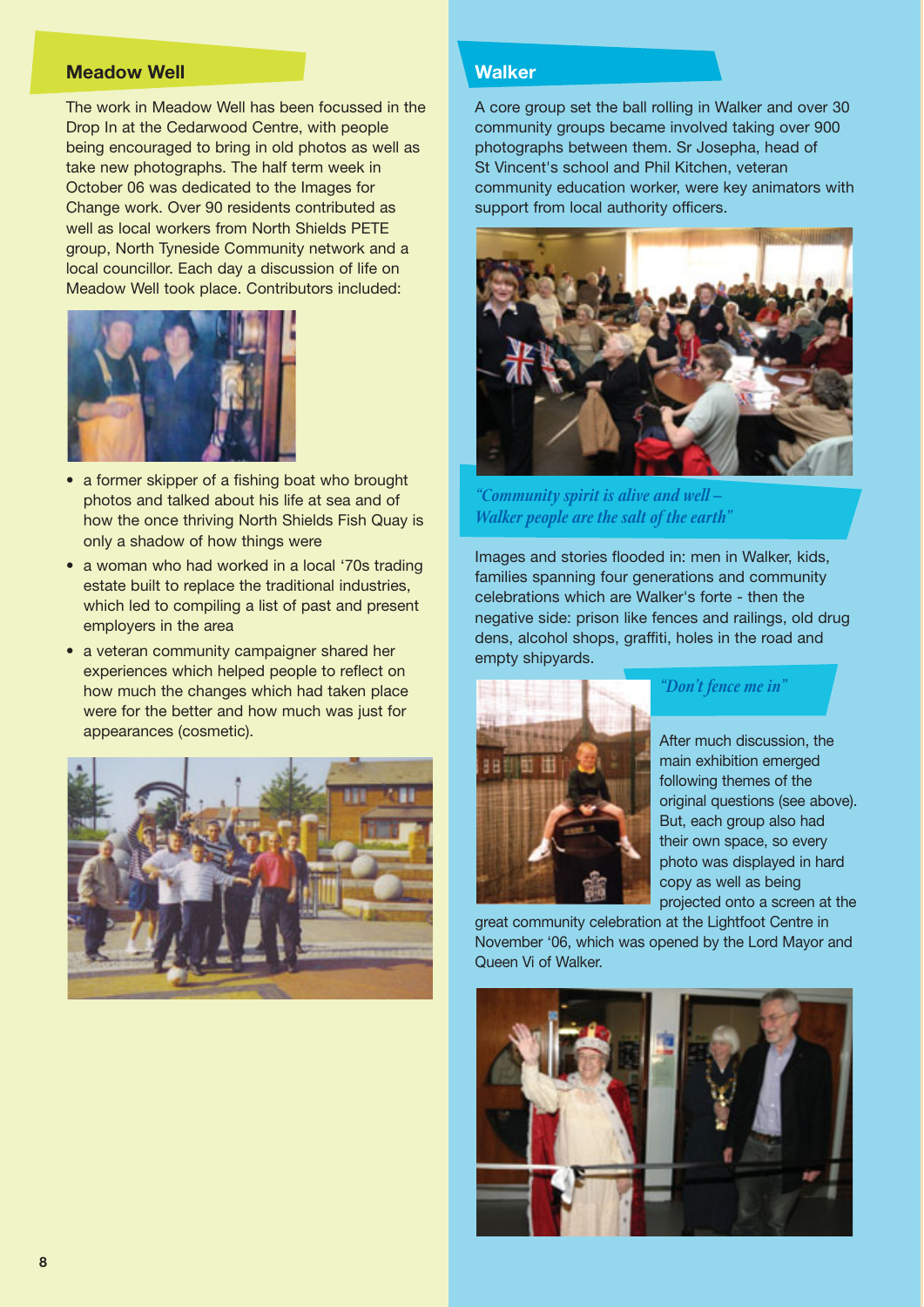### **Benwell and Scotswood**





*"We have a much "Our communities are pleasanter outlook but much more diverse fewer jobs and houses."*

Here, most of the work took place through local tenants and residents associations, facilitated by Pendower Good Neighbour Project, with contributions from: young people, facilitated by Scotswood Strategy; from older people through SEARCH and reflections on volunteering as a route to paid employment from Riverside Community Health Project, with West End Community Development Consortium acting as the mediator for those contributions. The West End Local History Picture Collection was an invaluable source of older pictures which helped to document the changes through the years.

The exhibition was framed around the story of four neighbourhoods with albums of two x four generation families.

It also covered: employment past and present, 'All Change', the story of our secondary schools and a view of the distinctive buildings which have given Benwell and Scotswood their character, together with their 'communities of steel' who have survived!



Events took place in November '06 in St Margaret's Church, Scotswood and in Benwell Library with about 140 people taking part including councillors, an M.P. and regeneration officers.



#### **Teams**

Ill health on the part of some key characters prevented this community fully participating in the early stages of the project. But, working through the Holy Rosary Church and Tyneview School, both of which will no longer be standing by the end of the project, they have adopted a 'Grand Old Duke of York' approach ie: 'when the buildings were up' and 'when the buildings came down'.



They traced the history from the demolition of the Old Askew Road, "where you could buy anything", through the redevelopment of the '60s and '70s, when the poor quality private rented housing was replaced by council housing, but the community was split in two by the construction of a dual carriageway.



Then they looked at the more recent redevelopment which has a created a pleasanter environment but has resulted in the loss of facilities like school, church, shops, bus service.

*"Yes - we've got a better outlook but no shops and just one bus to Gateshead - just to buy a packet of salt!"*



*We can in no way do justice in this report to all the stories and actions which took place in each of the communities but key contacts for each of the communities are provided at the end of the Report should you wish to learn more.*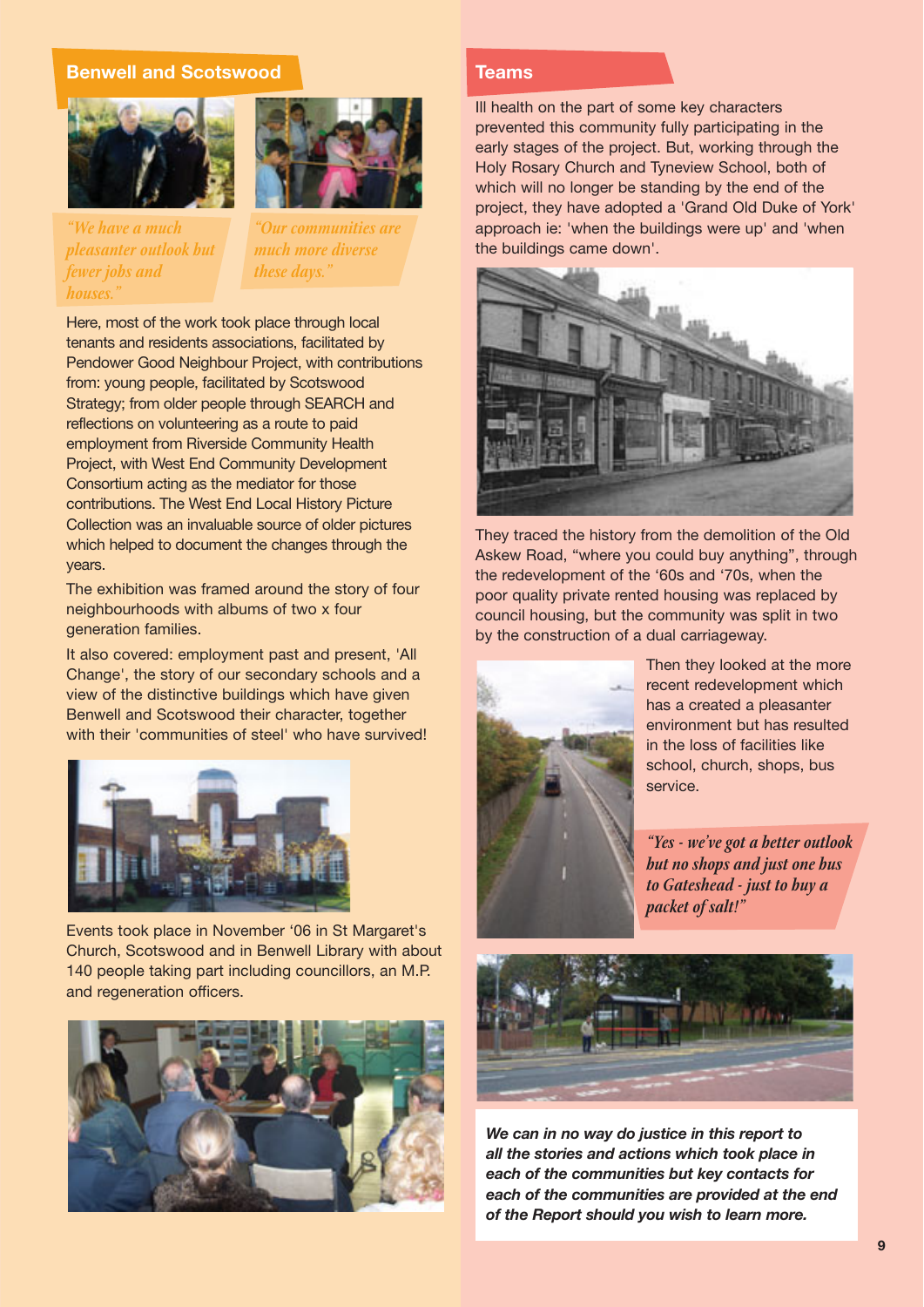# **Stage 2**

## **The First Joint Workshop**

Representatives of the communities (about 40 in number) came together for the first time in February '07, when Anne Stewart of Community Pride, Manchester facilitated a workshop in the West End of Newcastle. The morning was spent listening to the stories of the different communities before moving on in the afternoon to begin to identify some common key themes.

In March '07 the communities came back together to refine those themes, which were as stated earlier:

■ Community Spirit ■ Housing ■ Jobs & Training ■ ■ Young People ■ People Power ■

Each community selected three photos from their collection which helped them to say what was important about each theme. At the request of the community representatives, a tour of each others communities was arranged followed by visits to communities in Manchester and Glasgow

## **The First Tyne Tour**

This took place in May, when a coach with video and microphone was hired and community members provided the commentary, as we drove through their areas.

Starting in Rekendyke, we heard about the riverside development proposed to replace the old industrial area, listened to the story of the Yemeni community and the role of the Mosque in the area and learned about the Rekendyke Partnership.



We watched a video made by the Rekendyke community as we drove to Meadow Well, where, over coffee, we explored the difficulties experienced in maintaining the voice of the community at every stage of development and explored the experience of cosmetic improvements versus real improvements in quality of life and standard of living.

As we drove through Walker, we heard about the diverse experiences of different neighbourhoods in the current redevelopment: those who were pleased with improved homes, those who had fought for the "Walker Promise" of "like-for-like replacement homes" and those awaiting demolition. We were impressed with the manual trades training centre Building Futures East.

We joined the Teams community for lunch and viewed their exhibition depicting their history as described above and were heartened by the strength of their community spirit, despite the recent tragedy of the burning of their church, which has now been replaced by flats.



*"It broke our heart to see the church burnt down. New houses built on the site have been bought by private landlords."*

We ended the day in Scotswood where we viewed the sites of the Accademy School and the proposed Expo Village and heard of the successful Neighbourhood Management Scheme which has helped alleviate some of the environmental and community safety problems experienced during the massive clearance programme, carried out to pave the way for new development.



**Manchester and Salford Visit**

In July '07 representatives from the communities visited communities in Manchester who had been involved in the Community Pride Initiative, which sought to give communities a stronger voice in New Deal for Communities.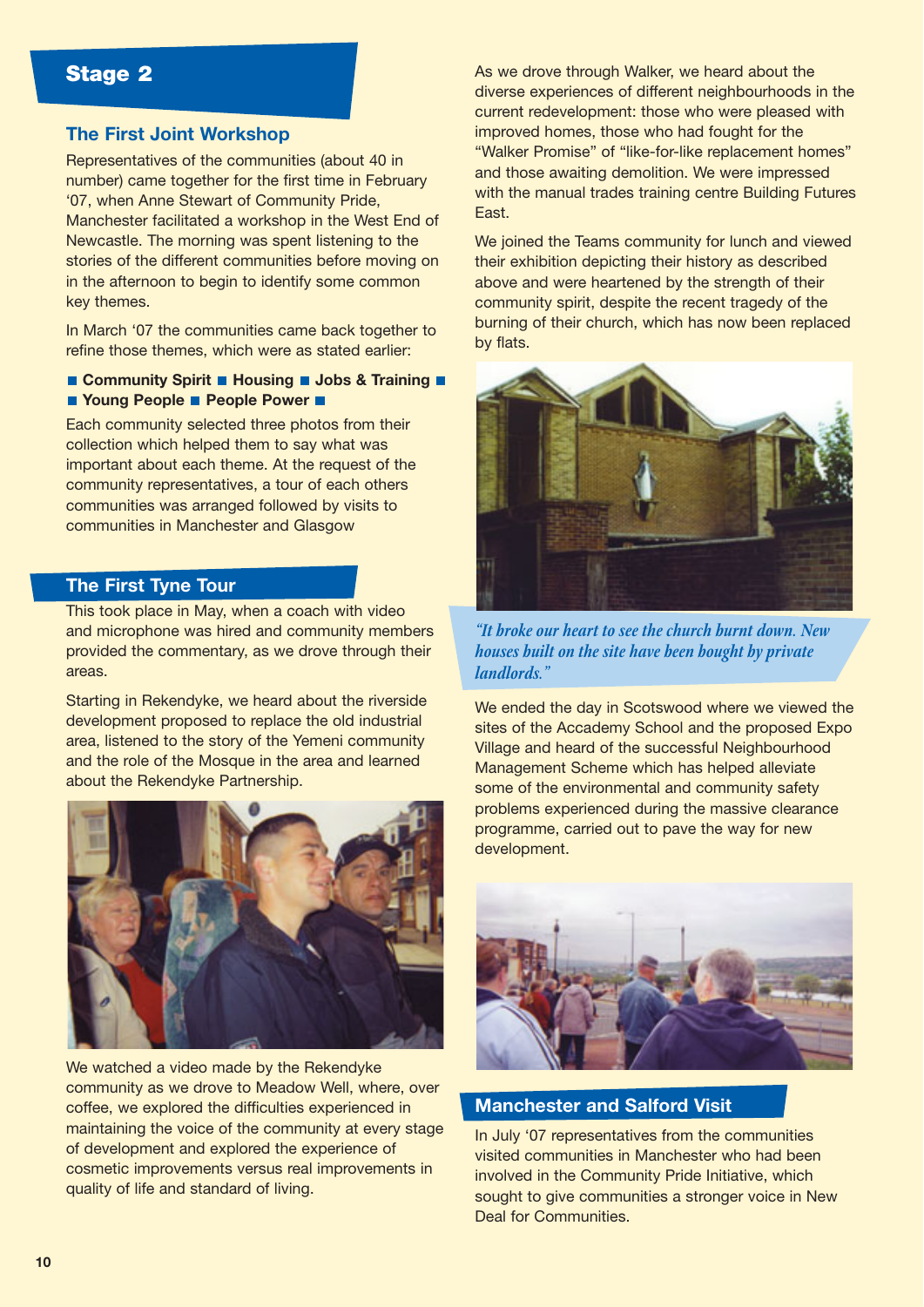

In Beswick we visited communities who were fighting compulsory purchase orders and whose streets were blighted by their uncertain future.

On the main road, from

East Manchester into the city centre, we saw a Scandinavian-style development, which looked very attractive, but we learnt was full of design flaws and was quite unsuitable for family living. We heard of the costliness of shared ownership schemes and saw the devastation of the community that this development was replacing.



In Salford we visited the Seedley & Langworthy Development Trust, where the community had agreed to the handing-over of two terraced streets to the Urban Splash Development for young professionals, with the proviso that other streets were improved as family homes for the existing community. We were shown round by two local residents who worked for the Development Trust and were impressed by their positive achievements, not least of all by the community friendly Gated Backlane Scheme. We were also encouraged to hear that their local MP Hazel Blears, now Minister for Communities, had been very supportive.

## **Glasgow Visit**

In August representatives from the communities visited the Gorbals & Govan in Glasgow. We were amazed to see the transformation of the Gorbals, but saddened to hear that very little to support community life had been included in the new development. We were told that it is a genuinely mixed community, including both social housing and quarter of a million penthouse flats. However the legendary strength of the Gorbals community which had been borne out of solidarity in the shared poor living conditions, had almost disappeared as people now looked out on lifestyles to which they could not aspire. The Gorbalites, people who had lived all their lives in the Gorbals, told us of

how their members travel from where they have been dispersed all over Glasgow to gather every week in a poorly adapted church in the new Gorbals.



We also heard from the Church of Scotland Communities in Transformation project team about the methods they are using in 40 communities in Glasgow to help people take more

control over what is happening in their areas.

Finally we travelled through the city centre riverside development to see the rundown state of Govan, a former world-leader in shipbuilding, where regeneration has not yet arrived.

We returned to Tyneside with very mixed feelings.

#### **The Second Joint Workshop**

During this workshop, held at the beginning of October, Sue Stirling of IPPR North helped community representatives to revisit the key themes identified in the first workshop in the light of the community visits.

She helped us to identify the vital changes we were seeking in each area and led us to begin to think of a strategy to achieve them.

The immediate purpose of the day was to prepare for the national Church Action on Poverty conference to be held in November in Gateshead. This would give us a platform, to make a joint presentation on the changes we find are needed to make regeneration a genuine channel of new life for our communities.



The strategy for the day was to give each community space to tell their story, using their photographic exhibitions, then, to follow this with a joint presentation

on the five key themes (detailed above) illustrated by projected images from the five communities which highlighted the prime concerns.

A panel drawn from politicians, civil servants and church leaders would then make an initial response and engage in a question and answer session. The aim of the day would be to make the kind of impact which would open up the debate and pave the way for more targeted meetings both at regional and local authority level.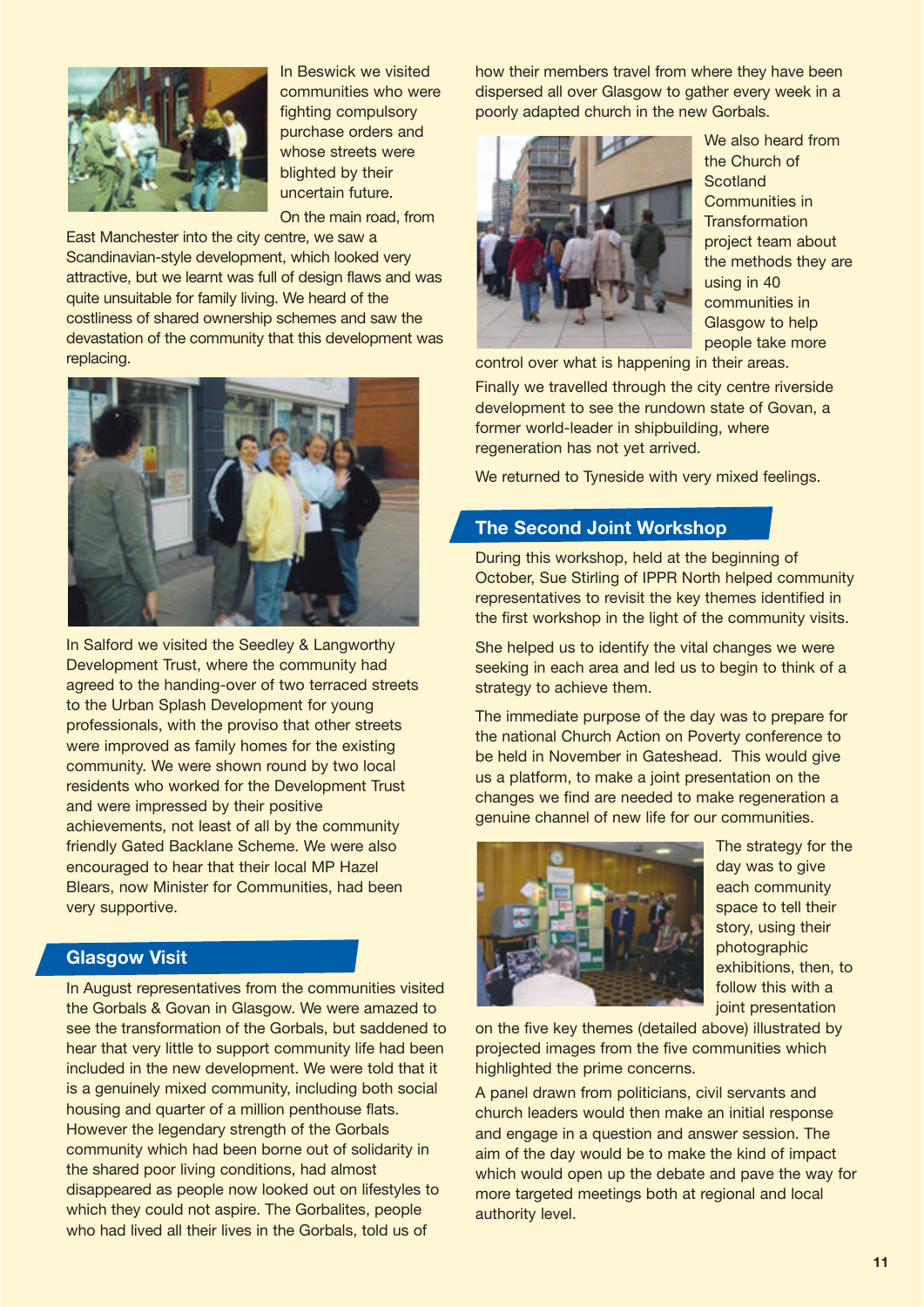## **The National Conference**



Approximately 150 people attended the conference, including representatives from the communities in Manchester, and there has been a lot of positive feedback from all quarters, particularly about the vibrance of the grassroots agenda and the varied mediums: still photos, powerpoint, video, dance and spoken word, which were used to present that agenda.



This section aims to give just a flavour of the first responses from the panel of Church and Civic leaders to the community workshops and joint presentation detailed at the beginning of this report.

• John Battle M.P. was the first to note the qualitative shift from Poverty Hearings, where individuals have told the story of their experience of poverty to

*'a massively strong image of communities who are saying: "we have been locked out" and whose struggle is not about great ideas, but about people working together to change neighbourhoods* 



• Several of the panel members recognised the strong roots and sense of place in all the communities. Tribute was paid to the communities' staying

power and their hope borne of perseverance and resilience. Value was given to the sense of solidarity and inclusiveness within and between the communities.



• Professor Fred Robinson commented that he felt shocked at the sense of powerlessness that people have in the face of authorities who often think they know best.

• Panel members struggled with the tension between the role of capital in regeneration and the communities' agenda in relation to jobs, housing, shops, roads and other amenities typified by the comment:

*"No one wants to socially engineer the change of communities by yuppifying them. But you have to engineer private investment into areas"*

• Jonathan Blackie (Director of Government Office North East) highlighted relative priorities in levels of investment by saying:

*"£37million was spent over five years through the City Challenge regeneration programme in the West End of Newcastle , while £40 million was spent on the Cradlewell By-Pass."* 

However, he felt that the statistics demonstrate a significant improvement in the North East in the last 10 years

- Alan Campbell M.P. was hopeful that the Local Government Act will bring democracy closer to the people
- Participatory Budgetting was named as one of the innovative ways of doing this, but
- John Shipley (leader of Newcastle City Council) admitted that:

*" this is currently being piloted at the softer end of community support rather than in the tough decisions on housing."*

• Bishop Kevin Dunn felt:

*"It is not good enough to be pulling people out of the river, we have to be asking why they are falling in."*

#### and commented

*"Regeneration can often be about making the river a nicer place to be."*

• On the issue of jobs and training and the transition from benefit to work, there was little in the way of specific suggestions or commitments other than the recognition from Alan Campbell M.P. of the need to invest in change by investing in the people of these communities.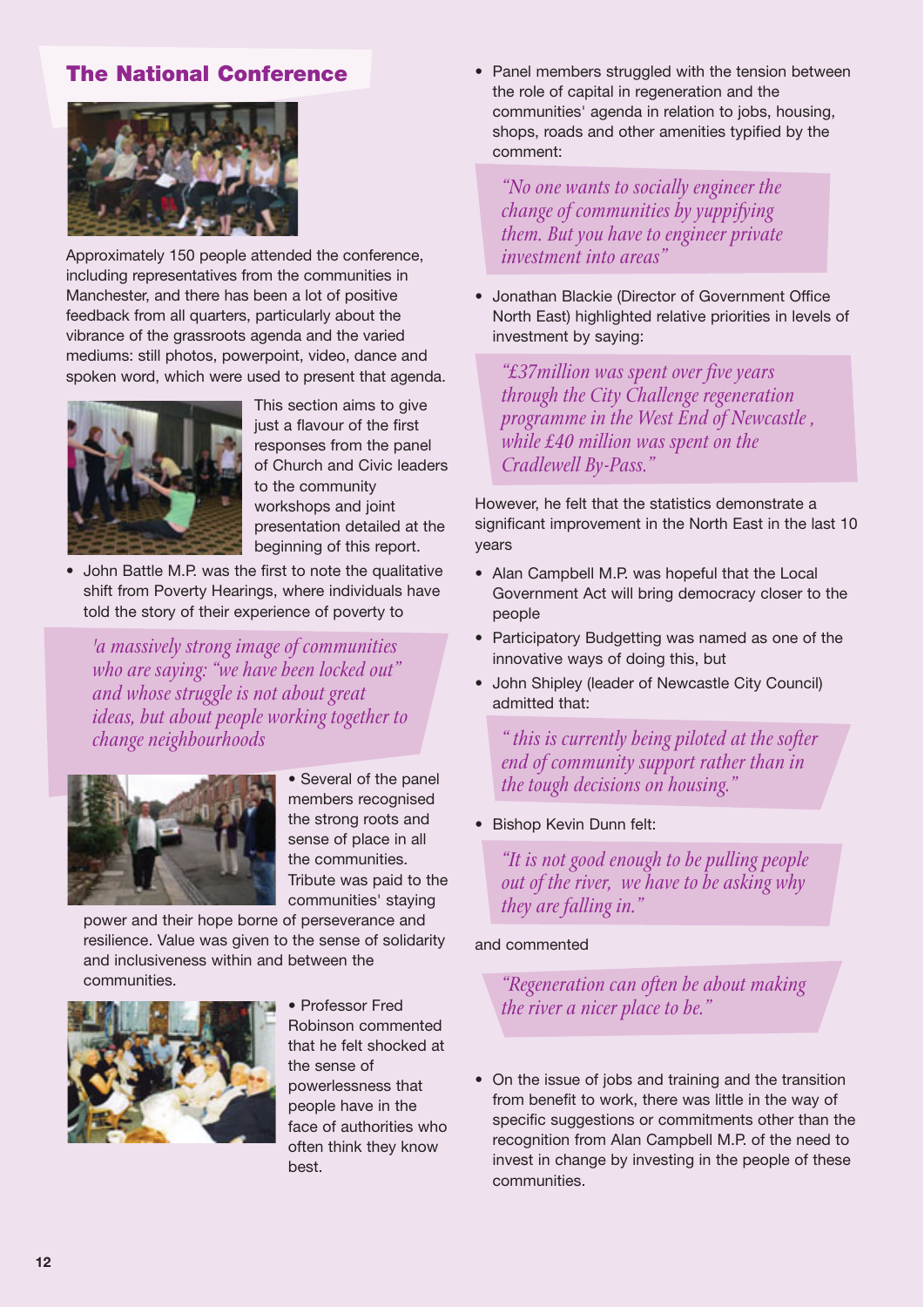**To conclude the panel members were asked to commit themselves to something specific that they would do as a first response to the day and they responded as follows:**



*(The words are a summary of what panel members said rather than verbatim quotations)*

#### **Alan Campbell**

The people that know best about communities are the people that live in them. I can take this message from the communities I represent to Government.

#### **Jonathan Blackie**

There is still a big job to do. There is still a real need to keep the momentum going. I share Alan's optimism. There has been a great change in NE. We need to look forward.

#### **John Shipley**

I will make sure all consultation is open and genuine.

I will take steps to speed things up.

### **Bishop Kevin**

I will continue to work with church leaders to make sure resources are there to support communities to improve conditions in their areas.

#### **Niall Cooper (CAP)**

We will work with colleagues in the North East in ways that demonstrate our continued faith in communities, and will support future Images for Change work with young people.

At any future event I will ensure women are represented on the platform, as well as in the communities.

#### **Follow-up meetings**

In addition, Jonathan Blackie and John Shipley committed on the day to follow-up meetings with community members and further follow-up meetings are being sought. The fruit of these will appear in a supplement to this report in April



**John Battle** concluded:

- Remember wealth and poverty are interlinked the poor subsidise the rich.
- Find hope for the world in the possibility of women spelling out the economy of the world, based on the experience of home and neighbourhood.
- Spread the stories of this day to sow the seeds of change.

# **A Conclusion in the Making - Next Steps**

The work continues as;

- We pursue negotiations with Jonathan Blackie and Government North East after a preliminary follow-up meeting with Jonathan in December 2007
- We pursue John Shipley for a date for the follow-up meeting promised at the National Conference
- We take the Preview Exhibition (currently at Government Office North East) to the other civic centres and town halls and other appropriate venues
- We use this report to raise the profile of the key community issues with constituency MPs, One North East local authority leaders and the media
- We continue to seek the kind of changes that will genuinely bring new life to our communities.

#### **There will be a Supplementary Report when the main body of this proposed follow-up work is completed**

• Most importantly we move on to develop the Images for Change of the next generation working with the young people who will carry foward the life of our communities

We judge that this fulfils our prediction in our original funding bid to Millfield House Foundation, that the national event in November 2007 would give impetus to Action for Change rather than conclude the action.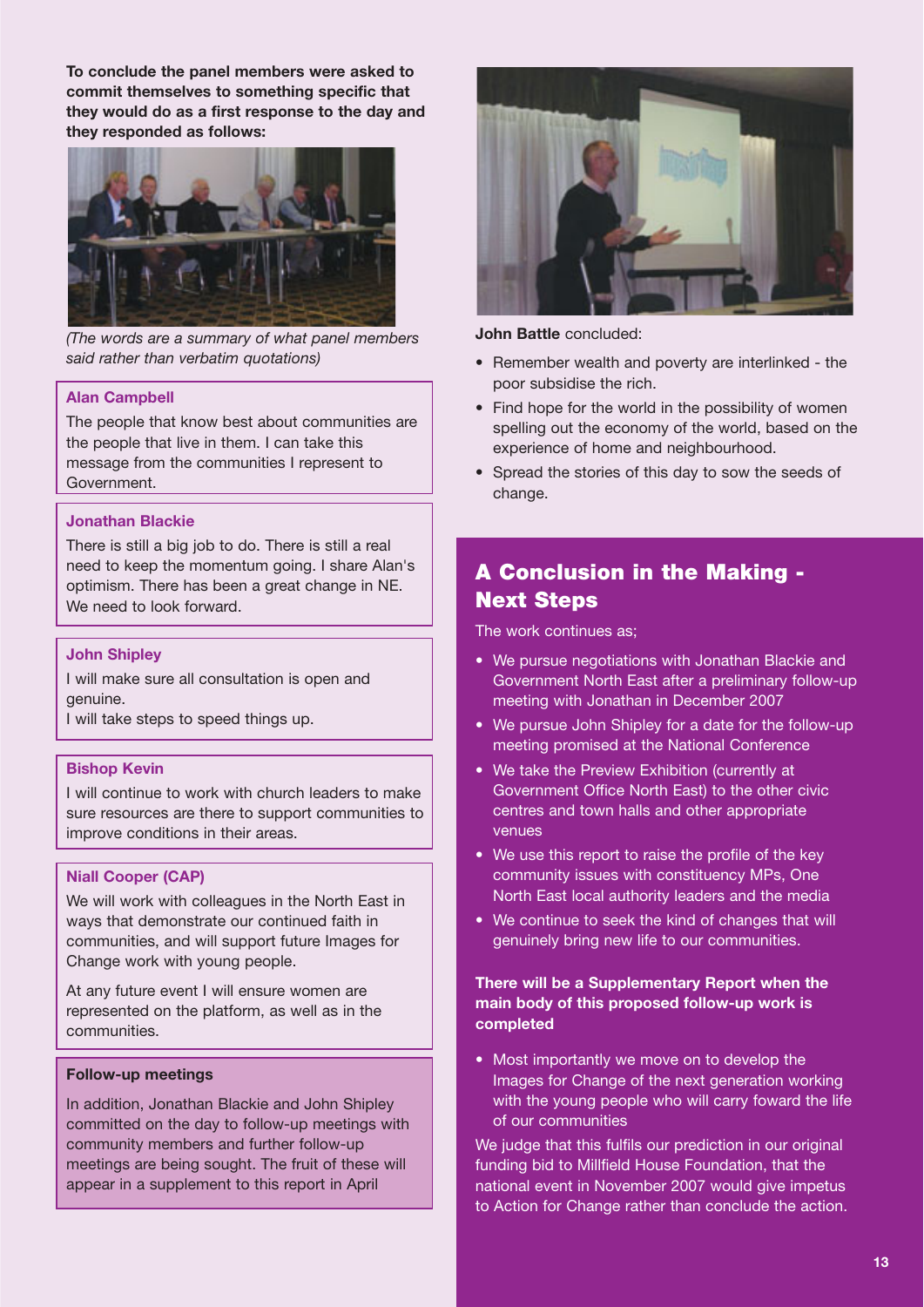# **Appendix 1**

*'Spreading the stories to sow the seeds of change'*

The various ways decision makers and opinion formers were contacted and involved

#### **Community Events**

Attendance at the community events included: 1 M.P., 10 ward councillors, 28 city council officers including regeneration teams, housing, social inclusion teams , community coordinators

And one regional officer with an employment remit. In some of the communities, city council officers actually contributed time and resources to the work of the Images for Change group.

# **Westminster Poverty Hearing**

#### **- 10 years on**

In December 06, six representatives from Images for Change took a small sample of the communities exhibitions to the National Poverty Hearing in Westminster Central Hall, an event attended by M.P.s, Church Leaders etc. including Gordon Brown

## **Governments Commission on Integration and Cohesion**

In June 07 the Walker group were invited to make one of the presentations at the Launch of the Final Report of the Governments Commission on Integration and Cohesion. They are applauded in the report for the creative way the Images for Change encouraged acceptance of diversity. This is followed by a strong statement encouraging support for people becoming more active and empowered in their communities.

## **Preview Exhibition**

Five councillors including Newcastle Lib Dem and Labour leaders also came to the Preview Exhibition Reception at Newcastle Civic Centre organised by Bradley O'Mahoney, the PR company assigned to us by Millfield House Foundation.

#### **Press Coverage**

The PR company also generated articles in:

The South Shields Gazette

The North Shields Guardian

The Newcastle Evening Chronicle

The Newcastle Journal

Royal Institute of Chartered Surveyors (RICS) North East newsletter.

#### **National Conference**

We were disappointed that we did not attract a cabinet minister to the National Conference. We lost Hilary Armstrong after the Cabinet reshuffle, due to the change of Prime Minister. Then, none of the new ministers would commit during the threatened General Election period, which left little time before the conference - fairly exceptional circumstances, I think we could argue.

Attendance at the National Conference on November 10th which reached 150 included: two M.P.s, eight ward councillors including the Leader and Cabinet Member for Communities from Newcastle, ten officers from the statutory and voluntary sector and one regional director.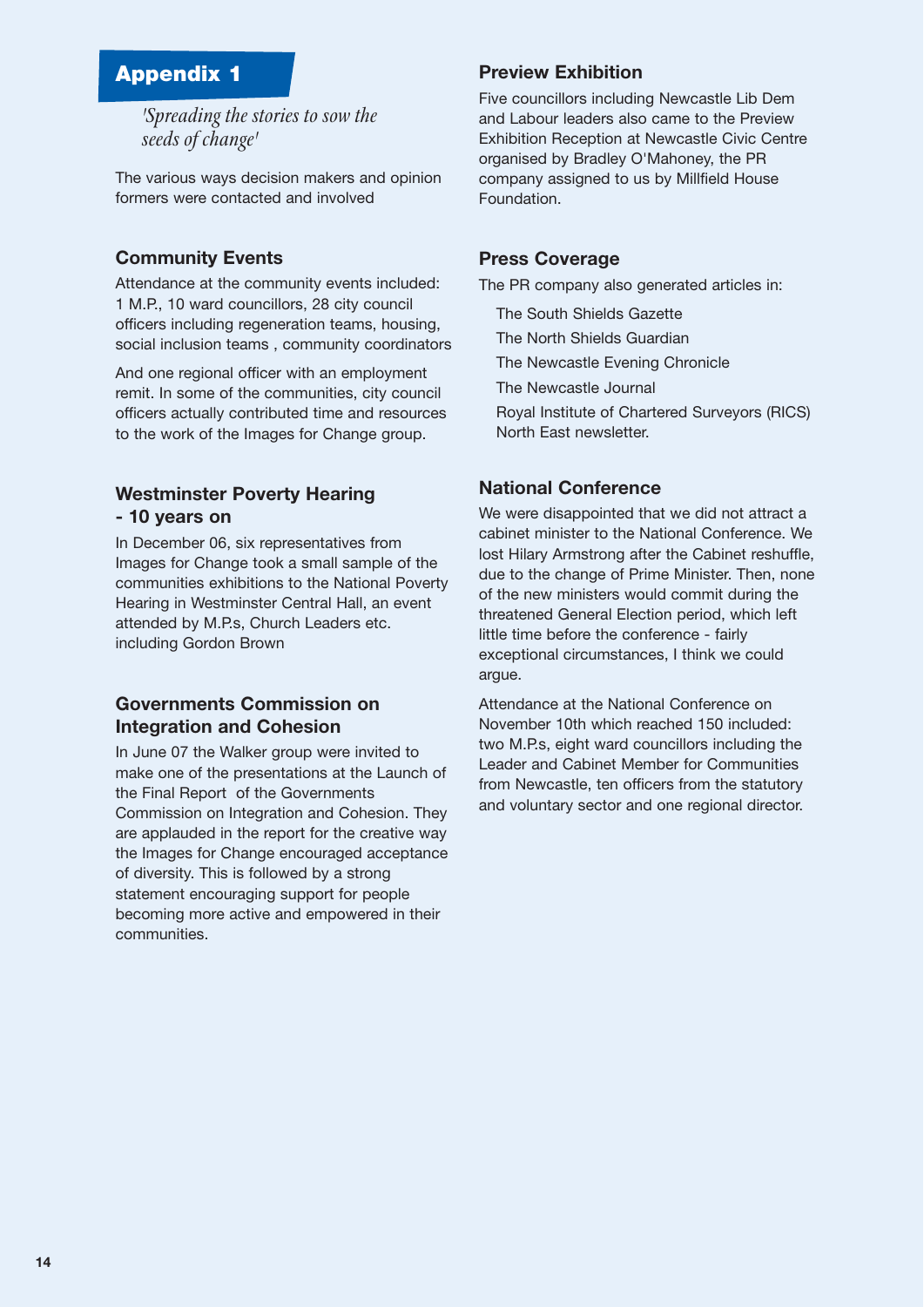Church Action on Poverty would like to express their thanks to the following without whom the Images for Change Project would not have been possible:

Community Contributors from: Walker, Teams, Rekendyke, Meadow Well, and Benwell & Scotswood

**Key Community Support Organisations & Individuals:**

Phil Kitchen Freelance Community Education Sister Josefa St Vincent's School Walker Holy Rosary Church Teams

Rekendyke Partnership

Cedarwood Trust, Meadow Well

West End Community Development Consortium

Pendower Good Neighbour Project

David Walker

## **Technical Support & Photographic Resources**

Side Gallery - Amber Collective Westgate Past West End Local History Picture Collection Jimmy Forsyth, Steve Conlin, Meg Colpitts Heather Johnson, Rob Moore, Phil Cullen, Garry Clennel Bliss=ability

## **Community Workshop Facilitation**

Anne Stewart - Community Pride Sue Stirling - IPPR Kevin & Oonah Atkins - Beyond the Barricades

## **Funding**

Millfield House Foundation Community Foundation Awards for All

**Public Relations** Bradley O'Mahoney Public Relations





#### **For Further Information contact the following coordinators**

| Church Action on Poverty Alan Thornton |                          | alant@church-poverty.org.uk  | 0191 261 1026 |
|----------------------------------------|--------------------------|------------------------------|---------------|
| Walker                                 | <b>Bill Rooke</b>        | bill.rooke@btinternet.com    | 0191-265-5217 |
| Teams                                  |                          |                              |               |
| Rekendyke                              | <b>Bernadette Askins</b> | Bernadette@talktalk.net      | 0191 536 7627 |
| <b>Meadow Well</b>                     | Margaret Nolan           | Cedarwoodtrust@btconnect.com | 0191 259 0245 |
| <b>Benwell &amp; Scotswood</b>         | Pat Devlin               | patdev48@btinternet.com      | 0191 272 2962 |
|                                        |                          |                              |               |

**Church Action on Poverty, Central Buildings, Oldham Street, Manchester www.church-poverty.org.uk**